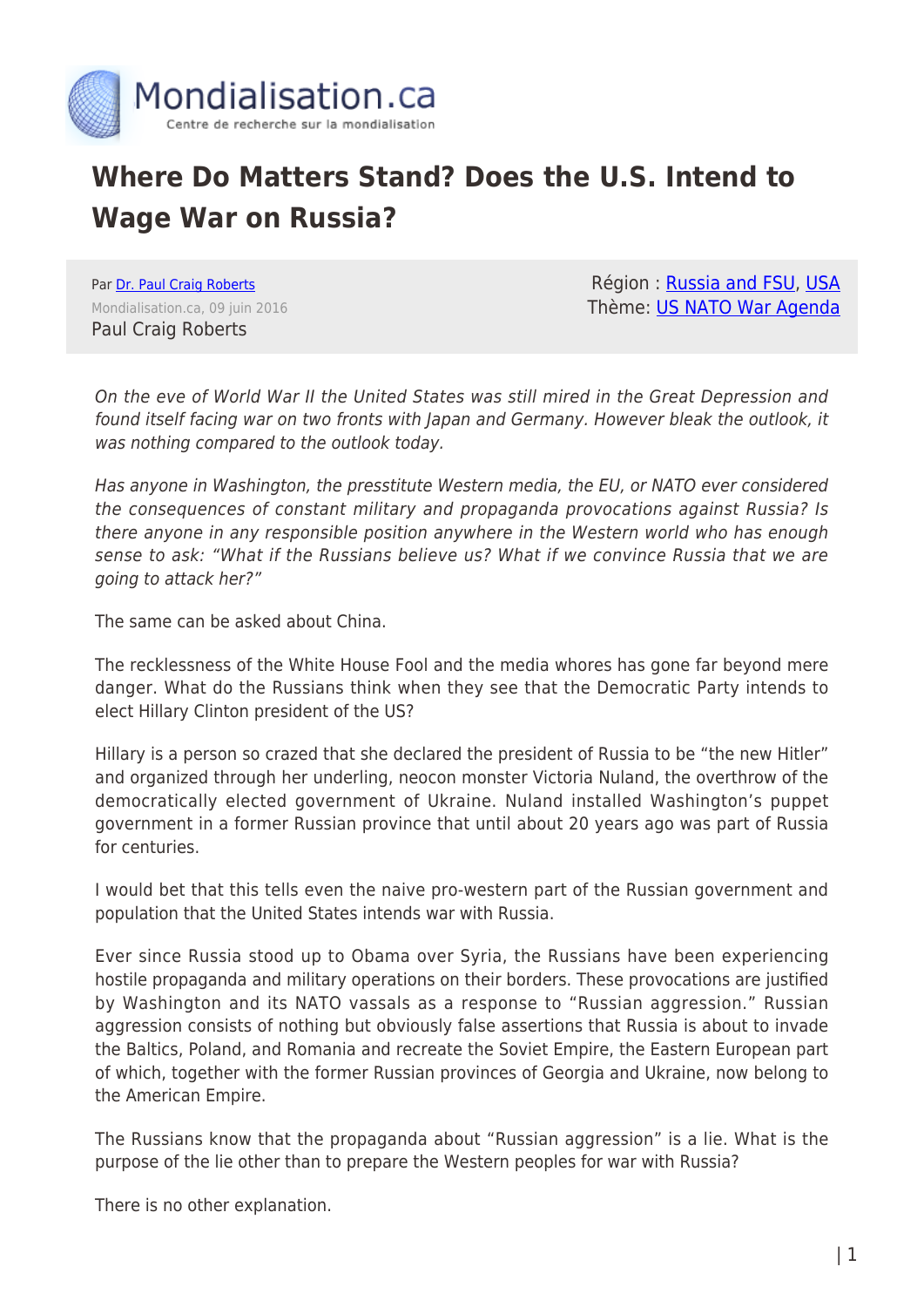Even morons such as Obama, Merkel, Hollande, and Cameron should be capable of understanding that it is extremely dangerous to convince a major military power that you are going to attack. To simultaneously also convince China doubles the danger.

Clearly, the West is incapable of producing leadership capable of preserving life on earth.

What can be done when the entire West demonstrates a death wish for Planet Earth?

Until the criminal regimes of Clinton, George W. Bush, and Obama, American presidents from John F. Kennedy forward worked to reduce tensions with the Soviets. Kennedy worked with Khrushchev to reduce tensions caused by US missiles in Turkey and Soviet missiles in Cuba. President Nixon negotiated SALT I (the Strategic Arms Limitation Treaty) and the Anti-Ballistic Missile Treaty. President Carter negotiated SALT II, which was never ratified by the US Senate but was observed by the executive branch. President Reagan negotiated with Soviet leader Gorbachev the end of the Cold War. President George H.W. Bush in exchange for Gorbachev's agreement to the reunification of Germany promised that NATO would not move one inch to the East.

All of these achievements were thrown away by the neoconized Clinton, George W. Bush, and Obama regimes, each a criminal regime on par with Nazi Germany.

Today life on Planet Earth is far less secure than during the darkest days of the Cold War. Whatever threat global warming poses, it is miniscule compared to the threat of nuclear winter. If the evil that is concentrated in Washington and its vassals perpetrates nuclear war, cockroaches will inherit the earth.

I have been warning about the growing danger of a nuclear war resulting from the arrogance, hubris, ignorance, and evil personified by Washington. Recently, four knowledgable Russian-Americans spelled out the likely consequences of trying to drive Russia to submission with war threats:

## <http://www.paulcraigroberts.org/2016/06/03/41522/>

See also:

[http://www.paulcraigroberts.org/2016/05/28/as-our-past-wars-are-glorified-this-memorial-da](http://www.paulcraigroberts.org/2016/05/28/as-our-past-wars-are-glorified-this-memorial-day-weekend-give-some-thought-to-our-prospects-against-the-russians-and-chinese-in-world-war-iii/) [y-weekend-give-some-thought-to-our-prospects-against-the-russians-and-chinese-in-world](http://www.paulcraigroberts.org/2016/05/28/as-our-past-wars-are-glorified-this-memorial-day-weekend-give-some-thought-to-our-prospects-against-the-russians-and-chinese-in-world-war-iii/)[war-iii/](http://www.paulcraigroberts.org/2016/05/28/as-our-past-wars-are-glorified-this-memorial-day-weekend-give-some-thought-to-our-prospects-against-the-russians-and-chinese-in-world-war-iii/) 

Don't expect the brainwashed American population to have the moral conscience and fortitude to prevent nuclear war or even the intelligence to prevent their own vaporization. In a recent article in the Wall Street Journal Scott Sagan and Benjamin Valentino report that 59% of the US population support attacking Iran with nuclear weapons in the event that Iran sank one US Navy ship:

## <http://www.wsj.com/articles/would-the-u-s-drop-the-bomb-again-1463682867>

Republicans were much more likely than Democrats to approve attacking Iran with nuclear weapons with 81% of Republicans approving nuclear war compared to 47% of Democrats. Yet, the Democrats are behind Hillary who would be the first to use nuclear weapons. After all, a feminized woman has to prove how tough she is, just as Margaret Thatcher was "the Iron Lady."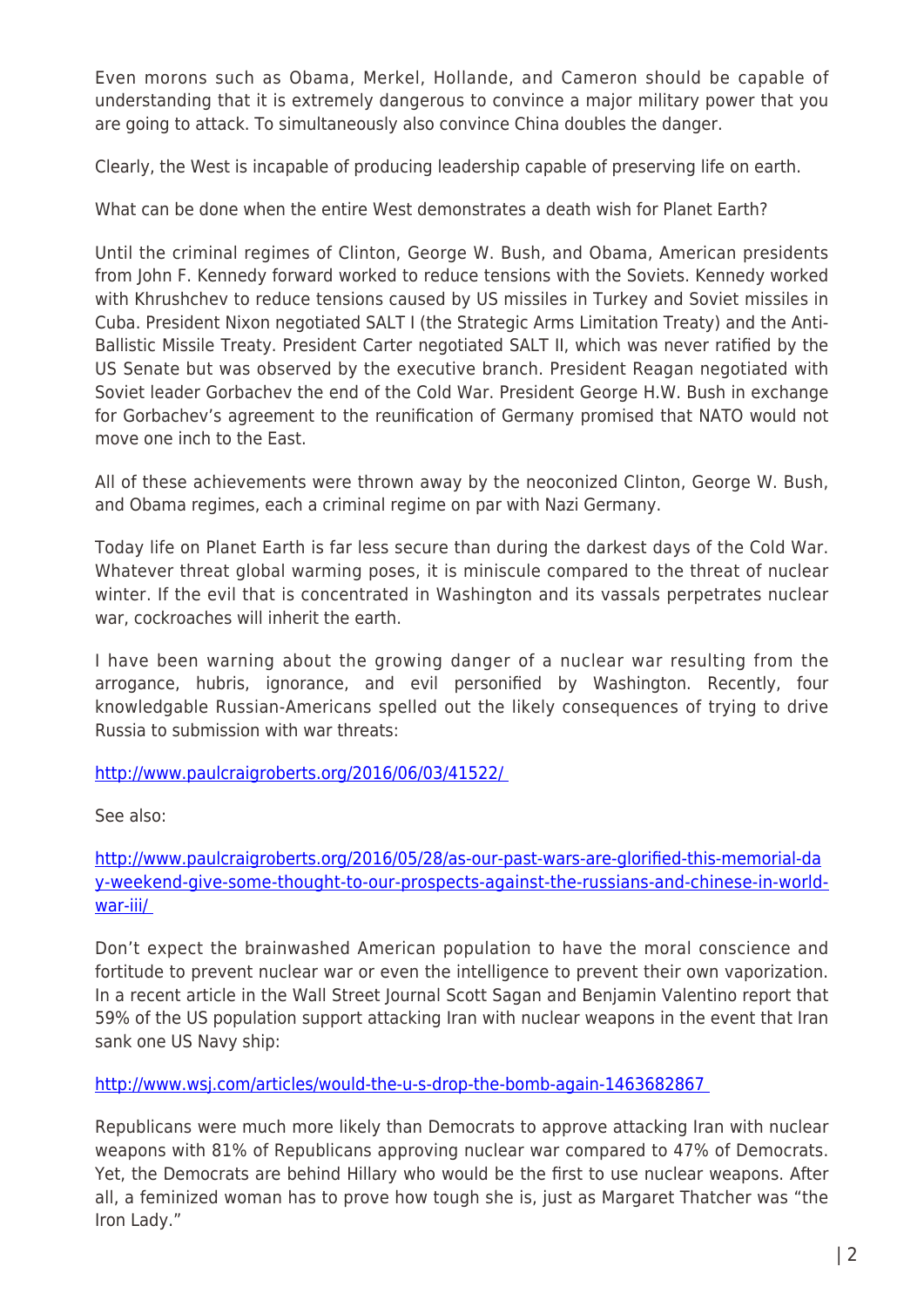Before it it too late for Americans and all of humanity, arrogant Americans need to recall that "those who live by the sword, die by the sword."

The economic picture is equally dismal and unpromising. The latest payroll jobs report was even more awful than reported. Hardly any new jobs were created, but what largely escaped reporting is the fact that the economy actually lost 59,000 full-time jobs.

Increasingly the US economy consists of part-time jobs that cannot support an independent existence. Thus, more Americans age 19-34 live at home with parents than independently with spouses or partners. Fully half of 25-year old Americans live in their childhood rooms in their parents' homes.

This is the "New Economy" that the filthy lying neoliberal economists promised would be reward for the American work force giving up their manufacturing and professional skill jobs to foreigners. What a monstrous lie the neoliberal economists told so that corporate executives and shareholders could put into their own pockets the living wage of the American work force. These neoliberal economists, and, alas, libertarian "free market" ones, have not been held accountable for their impoverishment of the American work force deeply buried in debt with no future prospects.

Those few Americans who have any awareness are beginning to realize that the One Percent and the western governments that serve them are re-establishing feudalism. The brilliant and learned economist, Michael Hudson, has labeled our era the era of neofeudalism.

He is correct. The majority of young Americans come out of university heavily indebted, primed for debtor prison. When half of 25-year olds cannot marry and form households, how can anyone believe that housing sales and prices are rising except as a result of speculative investors banking on rental income from a population that cannot even pay its student loans.

The United States is the sickest place on earth. There is no public or political discussion of any important issue or of the multiple crises that confront America or the crises that America brings to the world.

The American people are so stupid and unaware that they are capable of electing a criminal and a warmonger like Hillary president of the United States and be proud of it.

These "tough" Americans are so frightened of hoax dangers, such as "Muslim terrorists" and "Russian aggression" that they willingly sacrificed their depleted pocketbooks, the Constitution of the United States—an act of treason on the part of the American people who utterly failed their responsibility to protect the Constitution—and their own liberty to a universal police state that has all power over them.

It is extraordinary that once-proud, once-great European peoples look for leadership from a county of moronic non-entities who have pissed away the liberty, security, and prosperity that their Founding Fathers gave to them.

Fellow Americans, if you care to avoid vaporization and, assuming we do avoid it, live a life other than serfdom, you must wake up and realize that your most deadly enemy is Washington, not the hoax of "Russian aggression," not the hoax of "Muslim terrorism," not the hoax of "domestic extremism," not the hoax of welfare bankrupting America, not the